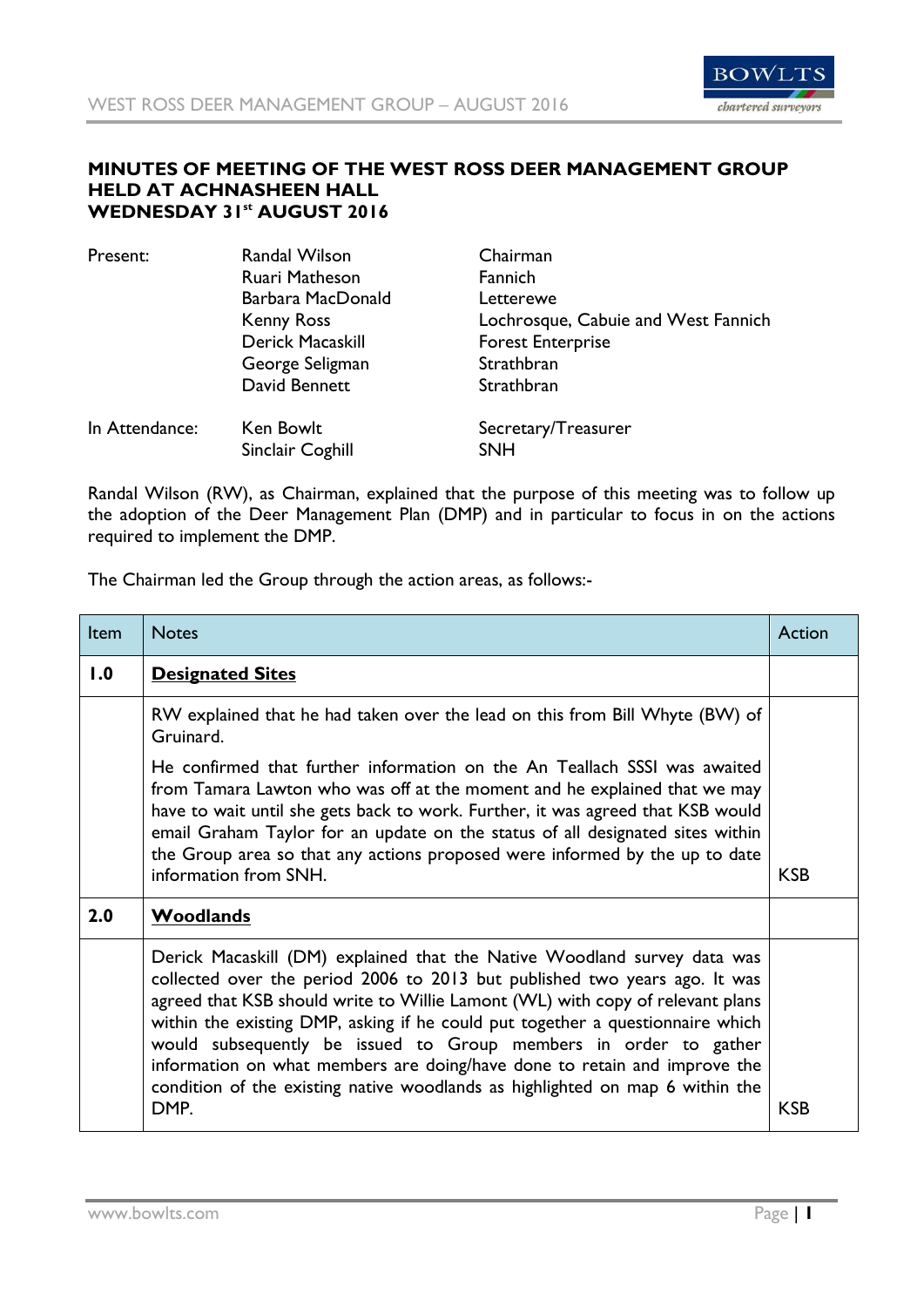

|     | It was further agreed that the same would be done for the woodland shown on<br>map 8 of the DMP with George Seligman (GS) preparing a questionnaire for<br>circulation to the members.                                                                                                                                                                                                                                                                                                                                                                                                       | GS        |
|-----|----------------------------------------------------------------------------------------------------------------------------------------------------------------------------------------------------------------------------------------------------------------------------------------------------------------------------------------------------------------------------------------------------------------------------------------------------------------------------------------------------------------------------------------------------------------------------------------------|-----------|
| 3.0 | <b>Carbon Sensitive Habitats</b>                                                                                                                                                                                                                                                                                                                                                                                                                                                                                                                                                             |           |
|     | RW confirmed that he had looked at the area of haggs above the Achnasheen<br>village and was possibly going to have a Moorland Management Plan put together<br>to enable some work to restore the peatland to be carried out.                                                                                                                                                                                                                                                                                                                                                                |           |
|     | He explained that he was having his Moorland Management Plan put together by<br>Angus Davidson with Heights of Kinlochewe joining in and GS indicated that<br>Strathbran might also consider coming onboard. RW welcomed this suggestion<br>on the basis that it showed collaboration between the proprietors in one of the<br>key action areas for the DMP.                                                                                                                                                                                                                                 |           |
|     | Ruari Matheson (RM) of Fannich confirmed that they already had a Moorland<br>Management Plan in place.                                                                                                                                                                                                                                                                                                                                                                                                                                                                                       |           |
| 4.0 | <b>Habitat Monitoring</b>                                                                                                                                                                                                                                                                                                                                                                                                                                                                                                                                                                    |           |
|     | In the absence of Norman Kelman (NK), RW explained the difficulties that SNH<br>were experiencing in funding the completion of the SWARD programme which<br>would be used to collate and analyse the data collected during habitat<br>monitoring. He made mention of the Association of Deer Management Group's<br>fighting fund which hoped to raise around £50,000-£75,00 to cover a<br>development programme over the next three years involving a number of<br>specific projects, including the SWARD data handling system, Wild Deer Best<br>Practice and the DMG Accreditation Scheme. |           |
| 5.0 | <b>Public Access</b>                                                                                                                                                                                                                                                                                                                                                                                                                                                                                                                                                                         |           |
|     | RM advised the Group that not a lot of progress had been made. It was agreed<br>that Sinclair Coghill would try to get Fiona Cunningham of SNH to contact RM<br>with a view to getting Fannich up and running on the "Heading for the Scottish<br>Hills" website.                                                                                                                                                                                                                                                                                                                            | SC        |
|     | Barbara MacDonald (BM) explained the problems experienced on Letterewe<br>with access, with RM stressing the importance of being tactful with walkers.                                                                                                                                                                                                                                                                                                                                                                                                                                       |           |
|     | It was agreed that RM would put a questionnaire together for circulation to the<br>membership in terms of gathering information.                                                                                                                                                                                                                                                                                                                                                                                                                                                             | <b>RM</b> |
| 6.0 | <b>Deer Population and Population Model</b>                                                                                                                                                                                                                                                                                                                                                                                                                                                                                                                                                  |           |
|     | BM circulated the questionnaire which she had prepared and confirmed that<br>base data was required in terms of the current deer population numbers and<br>make up. Therefore, her view was that we needed to do a count by helicopter.                                                                                                                                                                                                                                                                                                                                                      |           |

J.